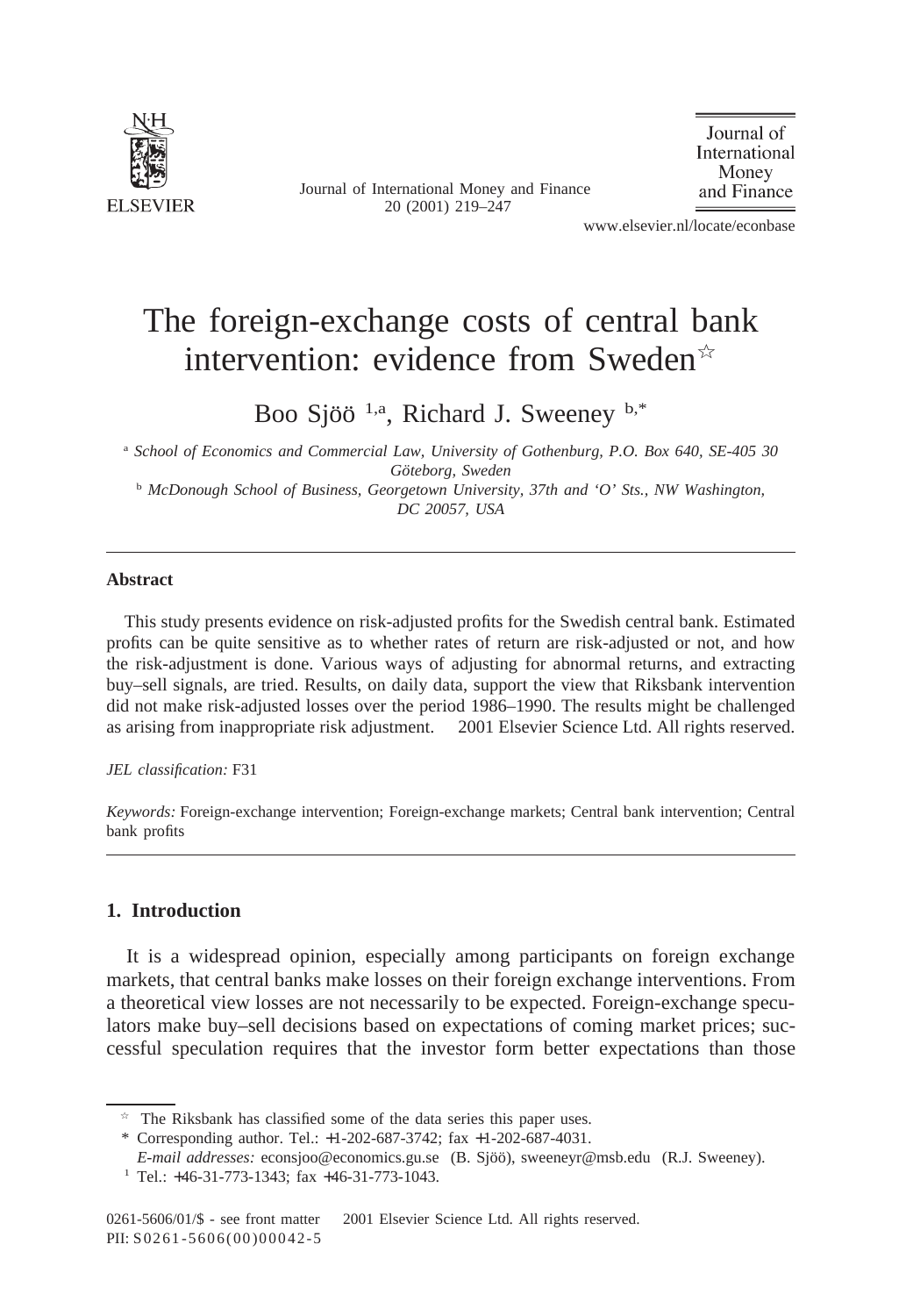contained in current market prices. Similarly, it can be argued that central banks are able to make profits on their interventions because they are better informed than speculators on coming government policies, for example, their own money-supply or interest-rate policies. Unlike speculators, central banks may consciously pursue policies that lead to losses. For example, a number of central banks describe their intervention policies as 'leaning against the wind'. Some observers argue that if intervention is used not to affect coming equilibrium rates but merely to reduce the speed at which the rate adjusts to equilibrium, the central bank may be expected to make losses on its intervention (Corrado and Taylor, 1986). These observations lead to the question whether central banks are able to break the strong-form market efficiency condition and make significant profits (or losses) when taking account of transaction costs and compensation for risk. Friedman (1953) argues that for central bank intervention to be stabilizing for the foreign-exchange market, intervention must make trading profits. Authors disagree over whether speculation is stabilizing and whether profits are useful in assessing a central bank's foreign-exchange market performance. If the central bank cannot affect the exchange rate, intervention may be profitable but not stabilizing (Dominguez and Frankel, 1993). Some authors provide theoretical examples of profitable but destabilizing intervention (Baumol, 1957; Kemp, 1963). Others point out that central banks have goals beyond exchange-market stabilization or profits (Bank of England, 1983), and that a bank may successfully pursue its goals even at the expense of intervention losses (Edison, 1993). Thus, in a broader context Friedman's conclusion, that stabilizing intervention yields profits, need not hold. Measuring intervention profits therefore becomes a question of quantifying the foreign-exchange costs of central bank intervention policy rather than assessing its stabilizing effects.

Evidence on intervention profitability is mixed (Sweeney, 1997 provides a review). Taylor (1982a,b) and Schwartz (1994) present evidence that central banks make substantial intervention losses. Argy (1982), Bank of England (1983) and Jacobsen (1983) present evidence of profits; Corrado and Taylor (1986) rebut this evidence. Jacobsen (1983) and Leahy (1989) argue that Taylor's profit measure is flawed: it is sensitive to interest rates earned on the central bank's domestic- and foreign-asset holdings, as are also the test-period's beginning and ending dates. Using versions of Taylor's measure modified to take account of interest rates, Leahy (1989, 1995) and Fase and Huijser (1989) present evidence that central bank intervention is profitable.

Sjoö and Sweeney (1996) argue that none of these studies appropriately accounts for the premium that a central bank earns from intervention as compensation for being exposed to foreign-exchange risk, though authors previously noted that risk premia may explain part of estimated profits (Leahy, 1989, 1995). They provide a method for finding risk-adjusted profits from central bank intervention. Using their measures, this paper estimates the risk-adjusted profits/losses of Riksbank intervention with daily data from 1986–1990.

The Swedish experience is of substantial interest. Sweden is a small, open, highly industrialized economy. Over the period studied, Sweden pegged to a basket of currencies, within a band, a popular strategy for exchange-rate management. This strat-